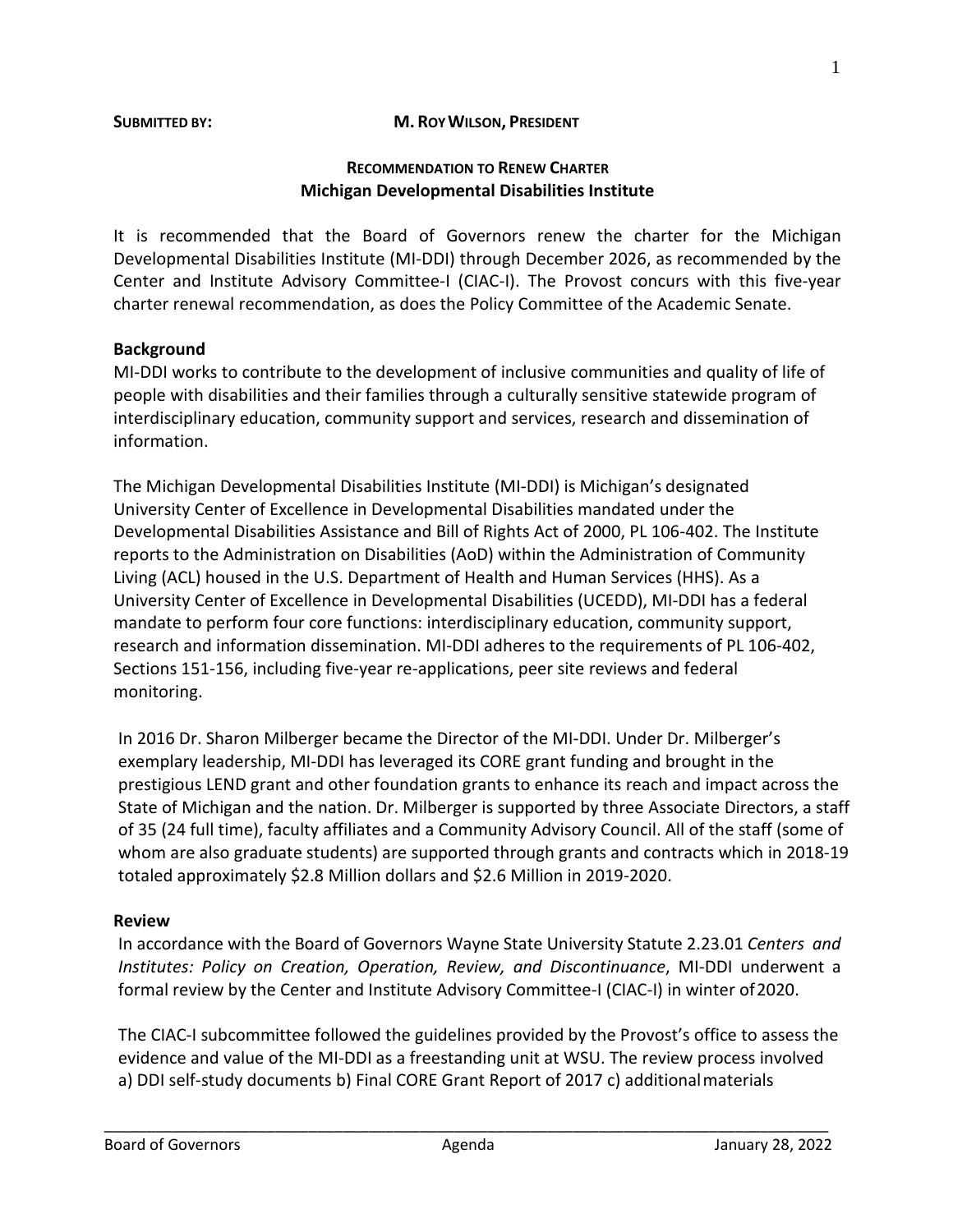requested by the CIAC-I and d) a site visit at which the CIAC-I members met with the director, leadership team, senior management team, and key internal and external constituents.

The CIAC-1 report recommended that the charter for this Institute be renewed for a period of five years. The committee submitted a final report to the Provost and to the Policy Committee of the Academic Senate. The Policy Committee of the Academic Senate received the report and prepared a recommendation for a five-year renewal also.

## **MI-DDI strengths as indicated by the CIAC-I**

MI-DDI's federal mandate requires that the program be a self-contained, free-standing Center/Institute, reporting to the university administration. MI-DDI's value and activities are closely aligned with Wayne State University's Strategic Focus Areas:

- **a. Student Success:** The WSU Students Sharing Success Student organizationsupports diverse students to promote graduation and retention.
- **b. Teaching Excellence:** Pre-service training is one of the Institute's four federallymandated core functions. MI-DDI offers Michigan's only Graduate Certificate in Disabilities through the WSU School of Social Work. The certificate program is designed to prepare graduate students for a career in the disabilities field. MI-DDI also works with the WSU School of Medicine on the Arie co-curricular program where second year medical students are paired with families who have a child with an intellectual and/or developmental disability. In addition, MI-DDI leads the Michigan Leadership Education in Neurodevelopmental Disabilities (MI- LEND) program. MI-LEND is an interdisciplinary leadership training program, funded under the Autism Collaboration, Accountability, Research, Education, and Support (CARES) Act, and administered by the Health Resources and Service's Administration's (HRSA) Maternal and Child Health Bureau (MCHB). The MI- LEND program trains emerging leaders with the goal of improving the health of infants, children, and adolescents with or at risk for neurodevelopmental disabilities and other related health care needs. MI-LEND is a collaborative effort of six universities: Central Michigan University, Michigan State University, University of Michigan-Ann Arbor, University of Michigan-Dearborn, Western Michigan University, and Wayne State University.
- **c. Research:** Research is one of the Institute's four federally-mandated core functions. The MI-DDI Research Council includes researchers across WSU with a shared interest in disability-related research to promote collaboration, diversity & inclusion and community engagement. MI-DDI secures grant funding; contributes to evidence-based literature; engages students and diverse populations in research; and seeks to be recognized nationally and globally as leaders in the disability field. Persons with disabilities are co-evaluators/co-researchers on allprojects.
- **d. Diversity & Inclusion:** Disability is an important part of diversity; five staff members completed prestigious national Diversity Leadership Training programs; MI-DDI has a federally-funded Diversity Fellowship program and the MI-LEND program integrates diversity & inclusion into all aspects of training. The Institute works to developa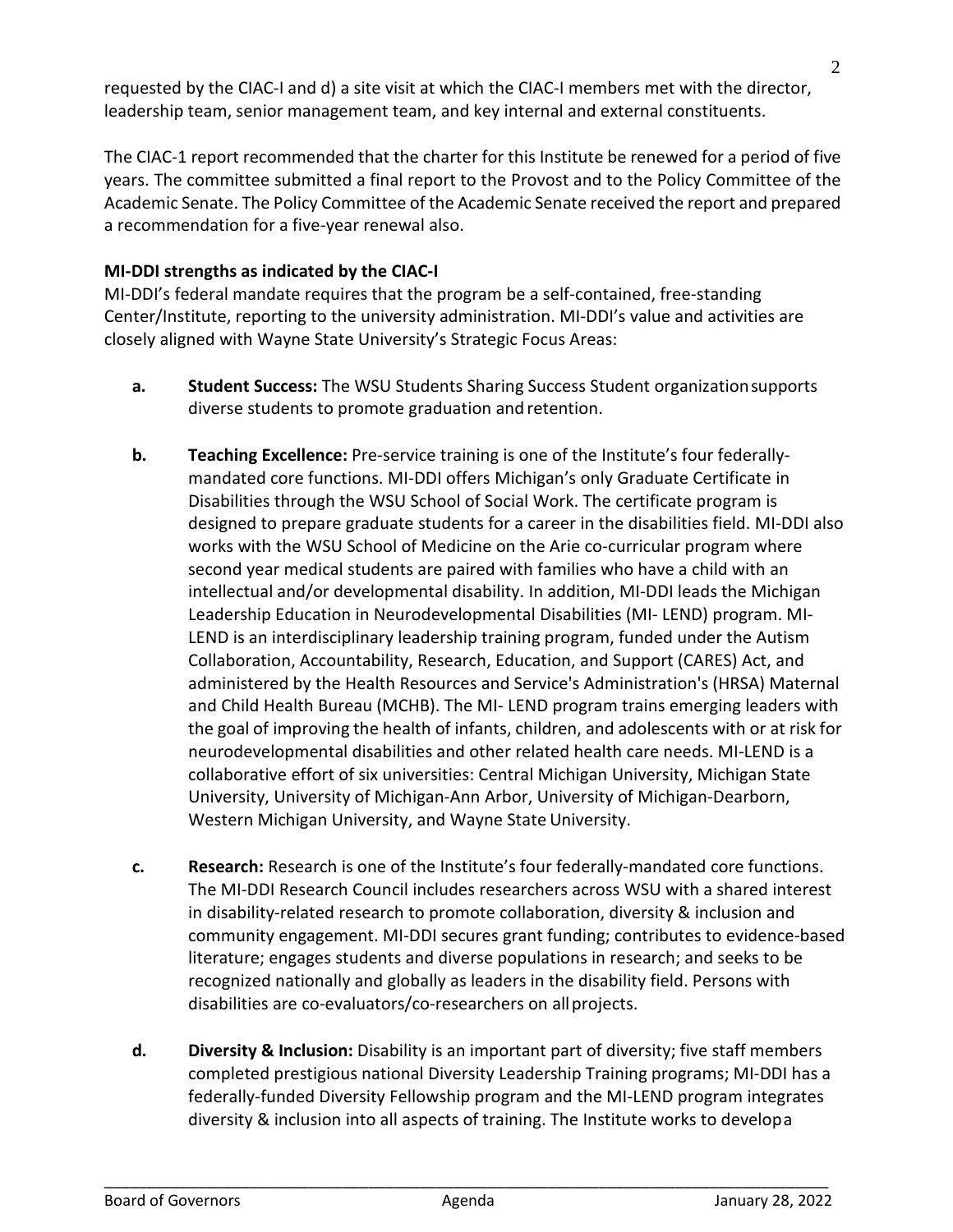common understanding that disability is an acknowledged and critical component (and natural part of the human condition) of diversity and inclusion.

- **e. Entrepreneurship:** MI-DDI is engaged in identifying innovative approaches to promote diversity and inclusion (e.g., increasing accessibility of self-driving vehicles, development of apps, training/mentoring disability leaders in the community,etc.).
- **f. Financial Sustainability and Operational Excellence:** MI-DDI continues tosecure ~\$2.6M each year through federal, state and foundation grants and contracts.
- **g. Community Engagement:** Community Support is one of the Institute's four federally mandated core functions. MI-DDI currently has 15 statewide projects and 118 statewide partners and engages community members in all key programactivities.

In its site visit, the CIAC I subcommittee found repeated support for the notion that MI-DDI brings value to all of its constituencies. MI-DDI was referred to as a "bright light", a "hub" for activity, bringing a "strength-based approach", a "resource" and a pioneer from family advocates to students to faculty within and outside Wayne State.

# **Recommendations by the CIAC-1 for the next charter period**

The committee recommended the following for the MI-DDI:

- a) **Sponsorships, other forms of fund development**: Given that MI-DDI is currently 100% dependent on current grants and contracts it's staffing can be precarious. Working to begin asking for funds (e.g. annual letter, conference sponsors) and looking to foundations for more discretionary funding may be helpful in bolstering MI-DDI's future resources.
- b) **Enhancing its visibility within the University and Outside of it**: Wayne State University has its share of students with disabilities. Focusing on how MI-DDI can support those students can greatly enhance MI-DDI's on campus presence. Consider press releases for important reports and developing relationships with WSU's marketing and media relations as well as with press members can be considered too.
- c) **MI-DDI and Research**: MI-DDI is best known for its training and community support. Dr. Milberger has begun partnering with other faculty to compete for NIH and other research funds. The monies slotted for an Associate Directorfor Research should be reviewed and determine if possible shortterm joint appointments are possible for promising WSU faculty researcherswhereby MI-DDI would enhance its research productivity and visibility for original research.